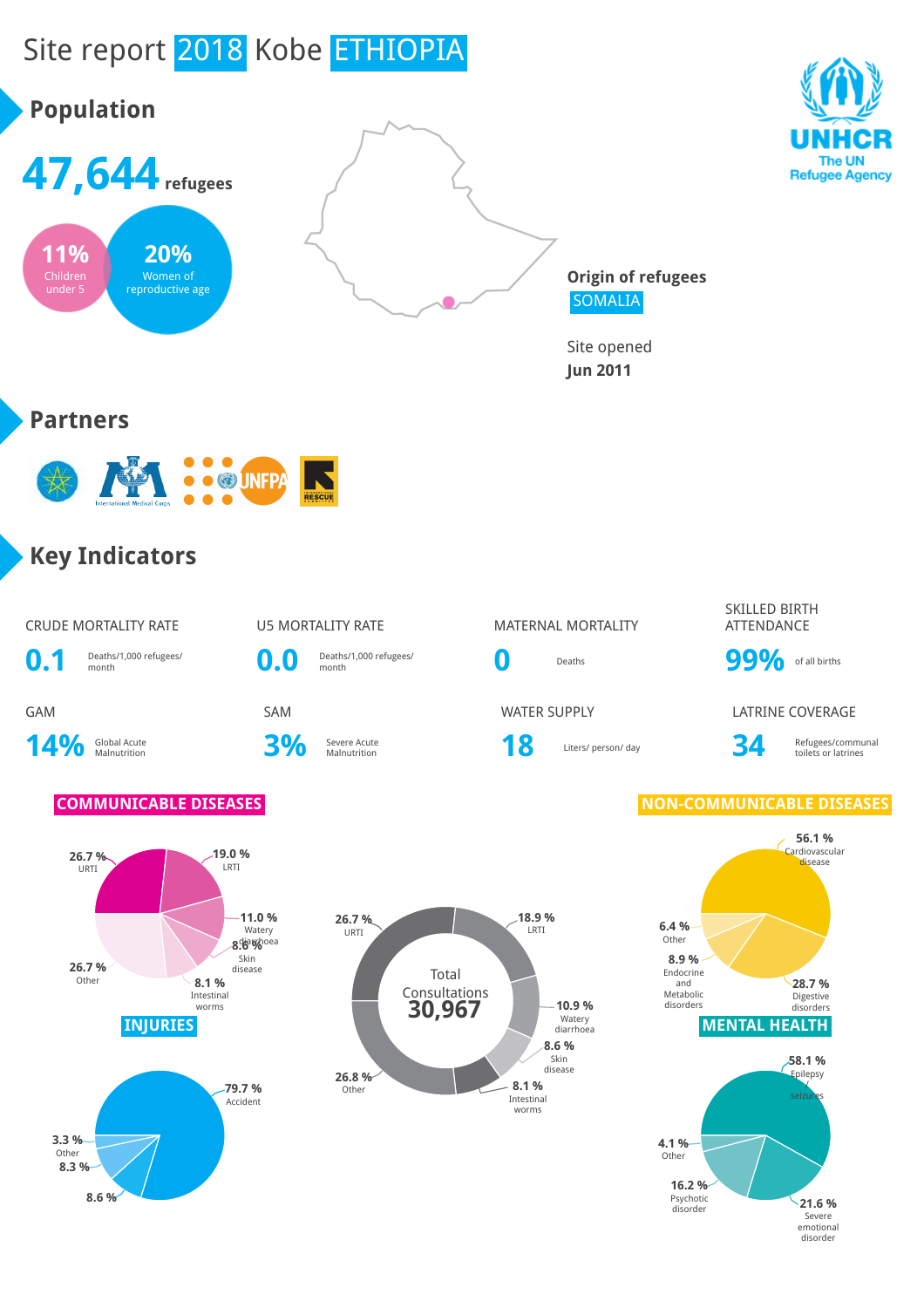### **Public Health**

| <b>HEALTH STAFFING</b>                                      | <b>INDICATOR</b> | <b>STANDARD</b> |           | <b>MORBIDITY</b>                                 | <b>INDICATOR</b> | <b>STANDARD</b> |   |
|-------------------------------------------------------------|------------------|-----------------|-----------|--------------------------------------------------|------------------|-----------------|---|
| Number of medical doctors                                   |                  | 1: 50,000       | $\bullet$ | Incidence of malaria among children under        | $\bf{0}$         |                 |   |
| Number of qualified nurses                                  |                  | 1:10,000        | $\bullet$ | Incidence of watery diarrhoea among              | 47               |                 |   |
| Number of community health workers                          |                  | 1: 1,000        | $\bullet$ | children under 5                                 |                  |                 |   |
| <b>ACCESS AND UTILIZATION</b>                               | <b>INDICATOR</b> | <b>STANDARD</b> |           | Incidence of pneumonia among children<br>under 5 | 69               |                 |   |
| Consultations per trained clinician per day                 | 40               | < 50            | Ø         | Incidence of pneumonia among over 5              | 10               |                 |   |
| Health utilisation rate (new visits / refugee /             | 0.6              | $1 - 4$         | ణ         | Tuberculosis success rate                        |                  | < 90%           |   |
| year)<br>Proportion of host population consultations        | 8%               |                 |           | Were any MDR/X-TB cases diagnosed among<br>PoCs? |                  | <b>No</b>       |   |
| <b>MORTALITY</b>                                            | <b>INDICATOR</b> | <b>STANDARD</b> |           | <b>VACCINATION</b>                               | <b>INDICATOR</b> | <b>STANDARD</b> |   |
| <b>Crude Mortality Rate</b><br>(CMR) (/1000/month)          | 0.1              | < 0.75          | Ø         | Full vaccination coverage                        | 25%              | < 95%           | ೞ |
| <b>Under-five Mortality Rate</b><br>(U5MR) (/1000/month)    | 0.0              | < 1.5           | Ø         | Measles vaccination coverage                     | 24%              | < 95%           | Ø |
| <b>Infant Mortality Rate</b><br>(IMR) (/1000 livebirths)    | 0.0              | < 30            | $\bullet$ | Source of vaccination data                       |                  |                 |   |
| <b>Neonatal Mortality Rate</b><br>(NNMR) (/1000 livebirths) | $\bf{0}$         | < 20            | $\bullet$ | IN-PATIENT DEPARTMENT (IPD)                      | <b>INDICATOR</b> | <b>STANDARD</b> |   |
| <b>OUTBREAK ALERT AND RESPONSE</b>                          | <b>INDICATOR</b> | <b>STANDARD</b> |           | Average length of stay (days)                    | 6.2              |                 |   |
| Proportion of outbreaks investigated within 48<br>hours     |                  | 100%            |           | Case fatality rate                               | 0.0              |                 |   |
| Number of outbreaks reported                                | $\bf{0}$         |                 |           | Hospitalisation rate                             | 6.9              | $50 - 150$      | ೞ |

## **Reproductive Health**

| <b>ANTENATAL CARE</b>                                                                     | <b>INDICATOR</b> | <b>STANDARD</b> |              | <b>FAMILY PLANNING</b>                                                      | <b>INDICATOR</b> | <b>STANDARD</b> |                       |
|-------------------------------------------------------------------------------------------|------------------|-----------------|--------------|-----------------------------------------------------------------------------|------------------|-----------------|-----------------------|
| Antenatal care coverage                                                                   | 70%              | > 90%           | Ω            | Contraceptive prevalence rate                                               | 5%               | $\geq 30\%$     | $\boldsymbol{\omega}$ |
| Coverage of antenatal tetanus vaccination                                                 | 87%              | >95%            | А            | Source of contraceptive prevalence data                                     |                  |                 |                       |
| <b>DELIVERY CARE</b>                                                                      | <b>INDICATOR</b> | <b>STANDARD</b> |              | SEXUAL AND GENDER-BASED VIOLENCE (SGBV)                                     | <b>INDICATOR</b> | <b>STANDARD</b> |                       |
| Proportion of births attended by skilled<br>personnel                                     | 99%              | $\geq 90\%$     | $\checkmark$ | Total number of reported rapes                                              | 8                |                 |                       |
| Proportion of births conducted by caesarean<br>section                                    | 0%               | $5 - 15%$       | Ø            | Proportion of eligible rape survivors provided<br>with PEP within 72 hours  | 0%               | 100%            | ೞ                     |
| Proportion of newborn infants with low birth<br>weight (<2500 gs) (weighed within 72 hrs) | 2%               | < 15%           |              | Proportion of eligible rape survivors provided<br>with ECP within 120 hours | 0%               | 100%            | $\boldsymbol{\Omega}$ |
| Proportion of teenage pregnancies                                                         | 4%               |                 |              | SEXUALLY TRANSMITTED INFECTIONS (STIS)                                      | <b>INDICATOR</b> | <b>STANDARD</b> |                       |
| Still birth rate (/ 1000 total births / month)                                            |                  |                 |              | Number of genital ulcer diseases                                            | 22               |                 |                       |
| Number of maternal deaths                                                                 | $\mathbf{0}$     |                 |              | Number of Pelvic Inflammatory diseases                                      | 104              |                 |                       |
| Proportion of maternal deaths investigated<br>within 48 hours                             |                  | 100%            |              |                                                                             |                  |                 |                       |